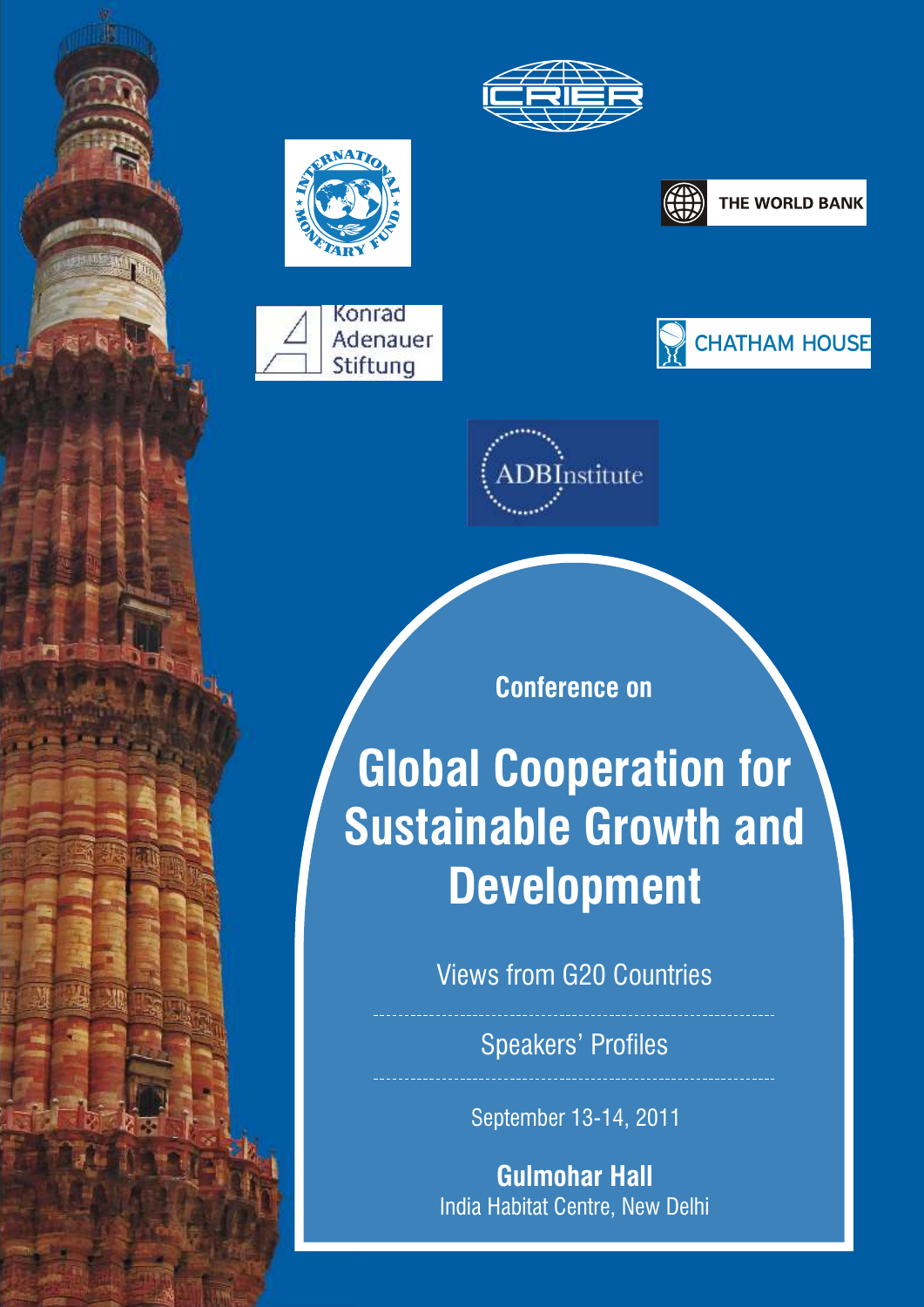**Isher Judge Ahluwalia** is Chairperson, Board of Governors, Indian Council for Research on International Economic Relations (ICRIER), where she served as Director and Chief Executive from 1997 to 2001. Dr. Ahluwalia was awarded Padma Bhushan by the President of India in the year 2009 for her services in the field of education and literature. Dr. Ahluwalia was Chairperson of the High Powered Expert Committee on Urban Infrastructure Services, appointed by the Ministry of Urban Development, Government of India, which submitted its report in March 2011. She is Member, National Manufacturing Competitiveness Council, Government of India and is on the Boards of a number of premier research institutes in India. Dr. Ahluwalia was Vice Chairperson of the Punjab State Planning Board from 2005 to 2007.

Dr. Ahluwalia is a Member of a recently set up Eminent Persons Group (EPG) on India-ASEAN by the Ministry of External Affairs, Government of India. She is Vice Chairperson, Global Development Network, New Delhi and Member, Board of Trustees of the International Water Management Institute, Sri Lanka. She was Chairperson, Board of Trustees of the International Food Policy Research Institute (IFPRI), Washington, D.C. from 2003 to 2006. Dr. Ahluwalia was a Member of the Eminent Persons Group (EPG) of the Asian Development Bank, which submitted its report, "Towards a New Asian Development Bank in a New Asia" in May 2008. She continues to serve on an advisory committee of the Asian Development Bank on regional integration. She was a member of the Commission on Macro-Economics and Health which submitted its report to the Director General, WHO in 2002.

Dr. Ahluwalia received her B.A. from Presidency College, Calcutta University, M.A. from the Delhi School of Economics, and Ph.D. from the Massachusetts Institute of Technology (MIT), all in economics. Her research has focused on industrial development, macro-economic reforms, issues in social sector development and challenges of urbanization in India. She is the author/coauthor/editor of several books and has published many articles in professional journals. She is actively engaged in policy debates in India through writings in newspapers and magazines and participation in discussions in the electronic media.

**Montek Singh Ahluwalia** is currently Deputy Chairman, Planning Commission. From July 2001 to June 2004 Mr. Ahluwalia was Director of Independent Evaluation Office, IMF. Prior to taking up his position at the IMF, Mr. Ahluwalia was a Member of the Planning Commission in New Delhi as well as a Member of the Economic Advisory Council to the Prime Minister. He had previously served as Finance Secretary, Ministry of Finance; Secretary, Department of Economic Affairs; Commerce Secretary; Additional and Special Secretary to the Prime Minister and Economic Advisor, Ministry of Finance. He also worked at the World Bank as Chief, Income Distribution Division, Development Research Centre; Deputy Division Chief, Public Finance Division and Economist. Mr. Ahluwalia holds M.A. and M.Phil. degrees from Oxford University where he was a Rhodes Scholar. He has received several honorary degrees including an honorary doctorate in Civil Law from the University of Oxford. He is an honorary fellow of Magdalen College, Oxford. He was conferred the prestigious 'Padma Vibhushan' by President of India in 2011.



**Isher J. Ahluwalia**



**Montek S. Ahluwalia**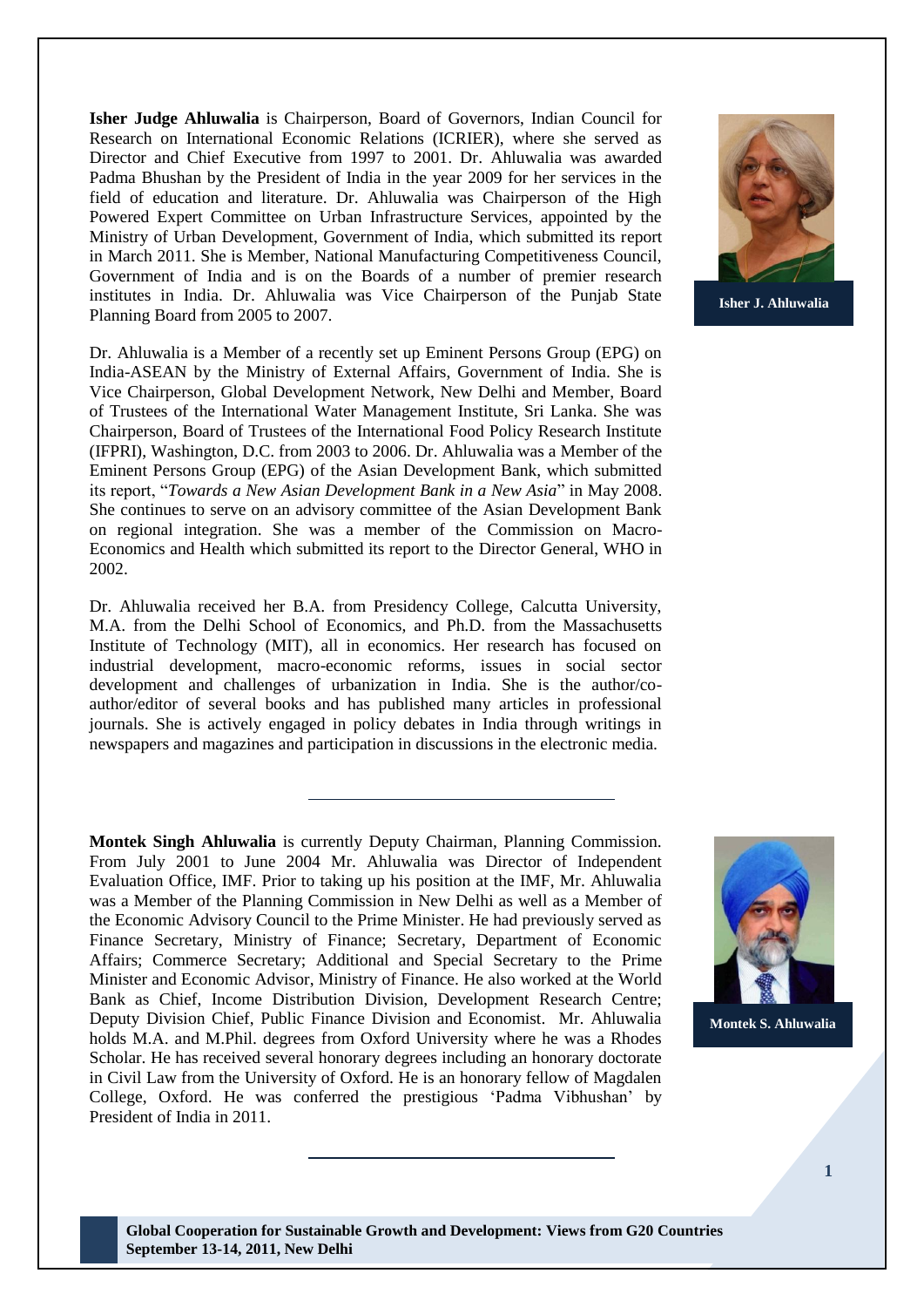

**Agnès Bénassy-Quéré**

**Agnès Bénassy-Quéré** is the Director of the CEPII, the leading French research institute in international economics, and a Professor at University Paris I. After defending her Ph.D. in Economics at University Paris IX – Dauphine, she was appointed at the French Ministry of Economy and Finance (1991-1992). Then she became a Lecturer at the University of Cergy-Pontoise (1992-1996), a Professor at the University of Lille 2 (1997-1998), a Deputy-Director at CEPII (1998-2000) and a Professor at the University of Paris X-Nanterre (2001-2004). In 2004, she returned to the CEPII as a Deputy-Director, before being appointed Director in July 2006. Agnès Bénassy-Quéré is a member of France's *Council of Economic Advisors*, *Commission Economique de la Nation* and *Cercle des Economistes*. She also teaches at Ecole Polytechnique. Her research interests focus on the international monetary system and European macroeconomic policy.



**Biswa N. Bhattacharyay**

**Biswa Nath Bhattacharyay** is Lead Professional and Advisor to the Dean with Asian Development Bank (ADB) Institute and Lead Professional (Infrastructure) with ADB. Previously he worked with the ADB's Office of the President, Office of Regional Economic Integration, Strategy and Policy Department, and Economics Research Department. Prior to joining ADB, he worked as (i) Chief Researcher and Training Advisor, Institute of Banking Studies, Kuwait Central Bank, (ii) Economic Advisor in the Economic Policy and Research Department, Qatar Central Bank, and (iii) Professor with the National Institute of Bank Management of India, National Institute of Industrial Engineering of India, Indian Statistical Institute, and University of Missouri-Columbia. He obtained his Ph.D from Iowa State University and B.S. (Hons.) and M.S. from the Indian Statistical Institute. He is currently a Fellow of the Center for Economic Studies (CESIfo). He was the task manager and principal author of the ADB/ADBI Flagship publications *Infrastructure for a Seamless Asia* under the study *Infrastructure and Regional Cooperation*. He is presently the task manger for the ongoing ADBI/ADB study on the role of key emerging economies—ASEAN, People Republic of China, and India and the edited book *Infrastructure for Asian Connectivity*.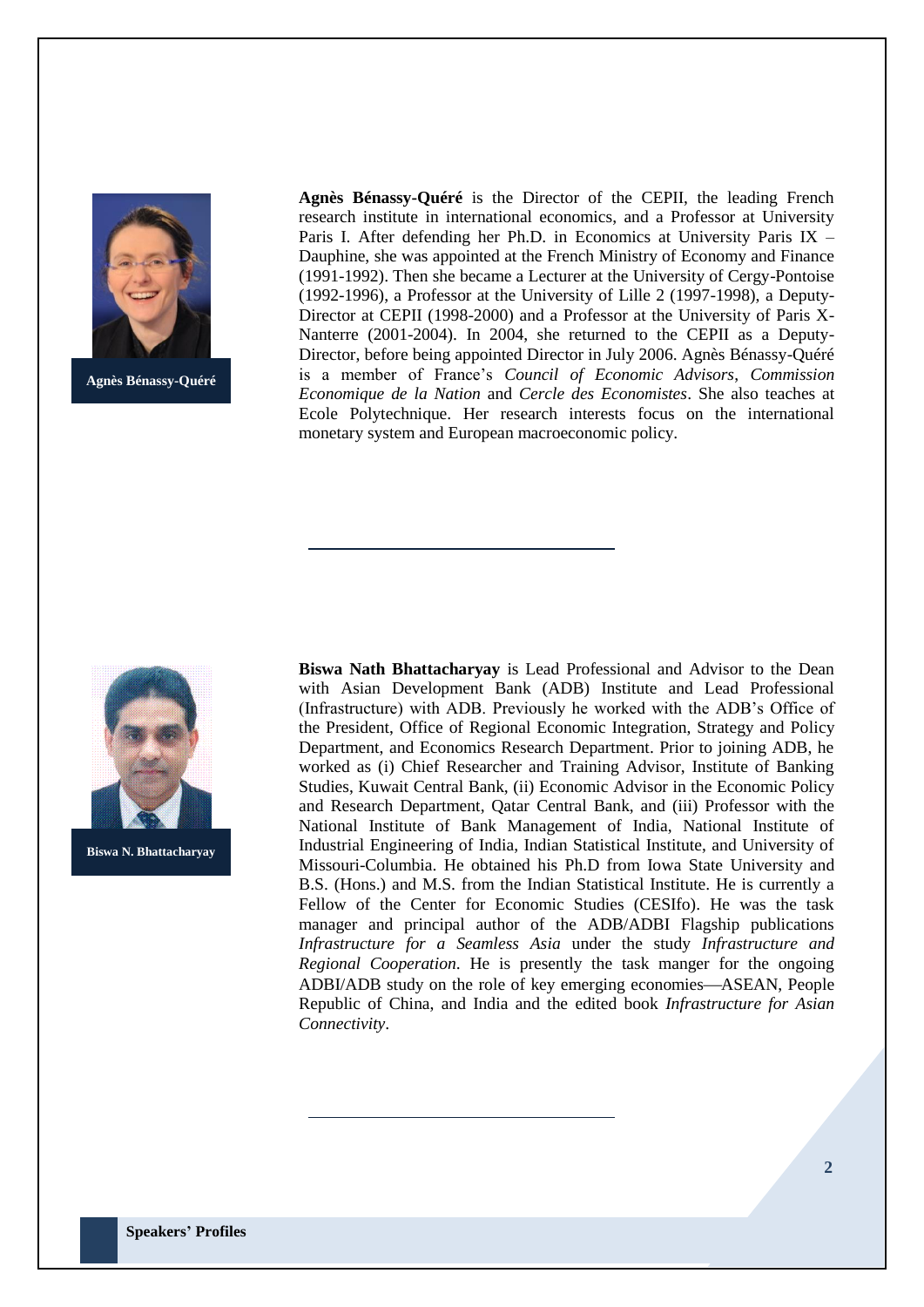**Jyotirmoy Bhattacharya** is a Fellow at ICRIER. He is part of the research team for the Research Programme on G-20 Issues sponsored by the Ministry of Finance at ICRIER. He has works on the international monetary system and financial safety nets as a part of this project. His is also currently working on the nature of pricesetting and inflationary dynamics in the Indian economy. Dr. Bhattacharya teaches macroeconomics in the graduate programme at Dr. B.R. Ambedkar University, Delhi. Prior to joining ICRIER he was Visiting Assistant Professor at the Indian Institute of Management, Kozhikode from 2007 to 2009. He holds MA and PhD degrees in Economics from the Centre for Economic Studies and Planning, Jawaharlal Nehru University.



**Jyotirmoy Bhattacharya**

**James Boughton** has been Historian of the International Monetary Fund since 1992. In 2001-10, he also served as Assistant Director in the Strategy, Policy, and Review Department at the IMF. From 1981 until he was named Historian, he held various positions in the IMF Research Department. Dr. Boughton holds a Ph.D. in Economics from Duke University, and before joining the IMF staff, he was Professor of Economics at Indiana University and had served as an economist at the OECD in Paris. His publications include *Silent Revolution: The International Monetary Fund 1979-1989*, a textbook on money and banking, a book on the U.S. Federal funds market, several books that he edited or co-edited, and articles in professional journals on international finance, monetary theory and policy, international policy coordination, and the history of economic thought. His latest book, *Tearing Down Walls: The International Monetary Fund 1990-1999*, is scheduled to be published in 2011.



**James Boughton**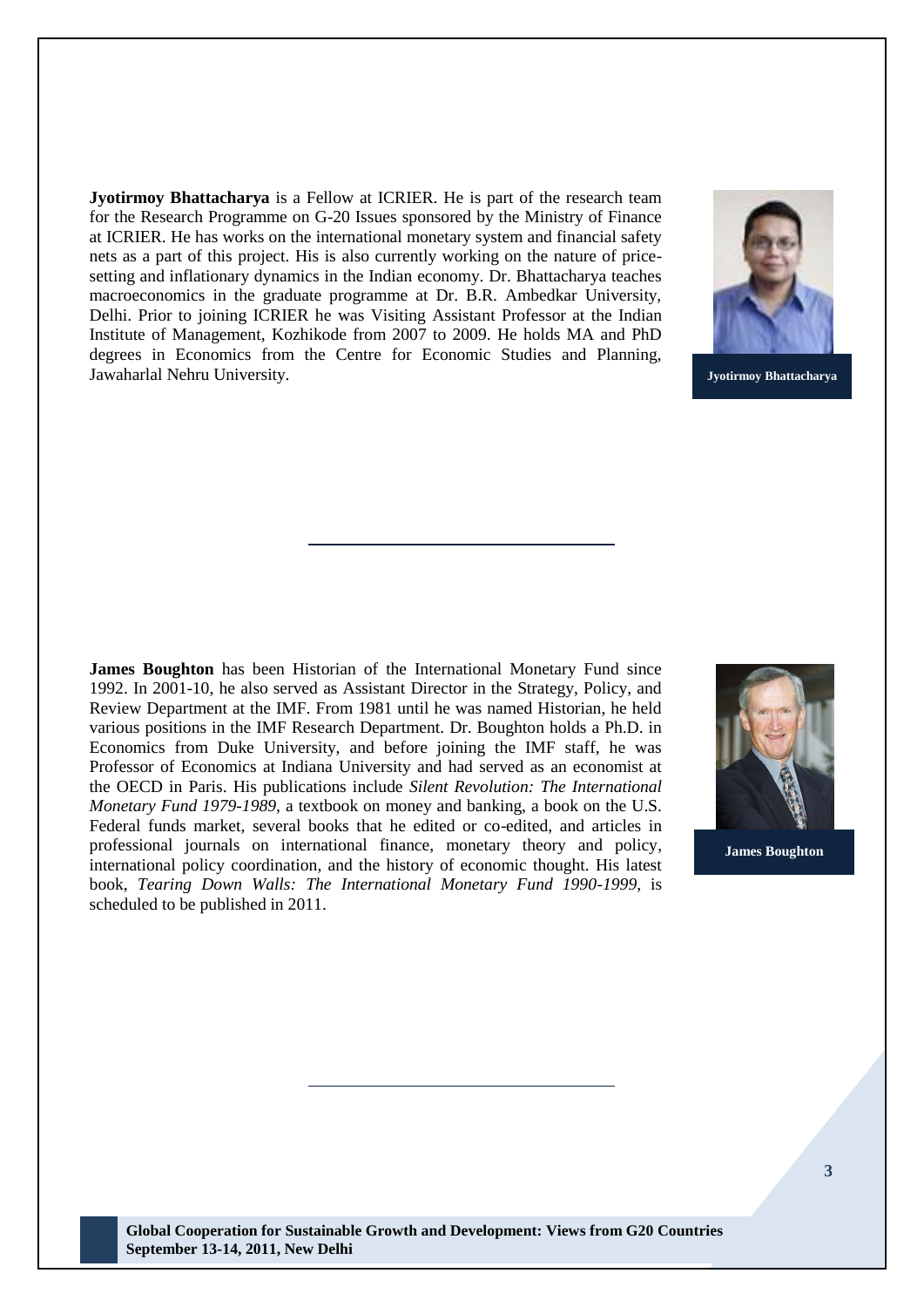

**Joachim von Braun**

**Joachim von Braun** is Director, Center for Development Research (ZEF) and Professor, University of Bonn, Germany. His research addresses international development economics topics, poverty, science and technology, agricultural policy, trade, health and nutrition. He is a member of the International Policy Council (IPC), the World Economic Forum's Agenda Council on Food Security. He is Vice-Chair of the BioEconomy Council of the German Government, member of the Advisory Board of the European Union's Joint Programming Initiative on Agriculture, Food Security and Climate Change research. Prof. von Braun was Director General of the International Food Policy Research Institute (IFPRI) based in Washington, DC, U.S.A. 2002 to 2009. 2000-03 he was President of the International Association of Agricultural Economists (IAAE). He is elected member of Academies of Science in Germany, Fellow of the American Association for the Advancement of Sciences (Further details at [http://www.zef.de/staff/](http://www.zef.de/staff/%20793.html)  [793.html\)](http://www.zef.de/staff/%20793.html)



**Sheetal Chand**

**Sheetal Chand** is Visiting Professor of Business at Neapolis University, Pafos, Cyprus. He holds a PhD in economics from the University of Western Ontario. He has taught at the University of Oslo's Department of Economics, prior to which he served as an advisor and chief of the Fiscal Analysis Division of the International Monetary Fund. He has held visiting professorships at several universities around the world and has provided consultancy services to many governments especially in the area of public finances. His primary interest is in the theory and design of policy applications. He has published widely and presented his research at several academic and other forums around the world. His specific areas of interest include fiscal policy, international macroeconomics, and pensions.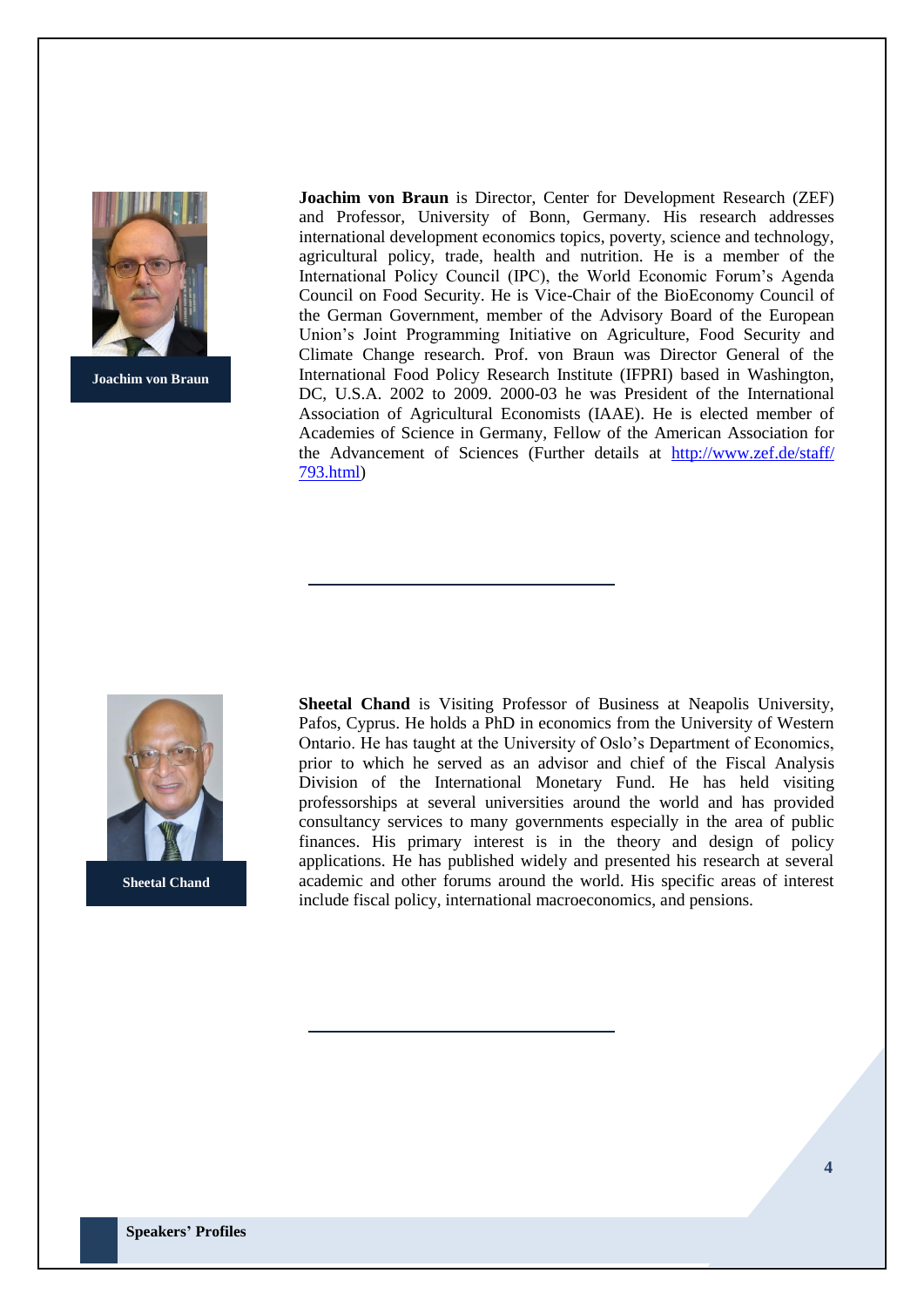**Matt Crooke** recently commenced duties as the Minister-Counsellor (Economic) at the Australian High Commission, New Delhi. As the senior Treasury representative in India, his role focuses on macroeconomic developments, advancing Australia and India's mutual interests in the G20 and deepening relations with key partners such as the Ministry of Finance, Reserve Bank of India, and India's economic think-tanks. He will serve in this role until July 2014. Mr Crooke is a career bureaucrat, having served in a variety of roles in the Australian Treasury Department over the past two decades. His areas of expertise include the Australian economy, international economic cooperation, financial sector regulation and stability, and microeconomic reform.



**Matt Crooke**

**Kemal Derviş** is Vice President and Director of the Global Economy and Development Program at the Brookings Institution. Until February 2009, he was the Executive Head of the United Nations Development Programme and Chair of the United Nations Development Group. In 2001-2002, as Minister of Economic Affairs and the Treasury of Turkey, Derviş was responsible for launching Turkey's successful recovery from a devastating financial crisis. Derviş is also a Member of the Board of Overseers of Sabanci University in Istanbul and will contribute to the work of that university. Prior to his tenure as Minister of Economic Affairs, Derviş had a 22-year career at the World Bank, where he served as Vice President for the Middle East and North Africa and Vice President for Poverty Reduction and Economic Management. From the end of 2002 to the summer of 2005, Derviş was a member of the Turkish Parliament representing his native city of Istanbul. Derviş earned his Bachelor and Master's degrees in Economics from the London School of Economics, and his Ph.D. from Princeton University.



**Kemal Derviş**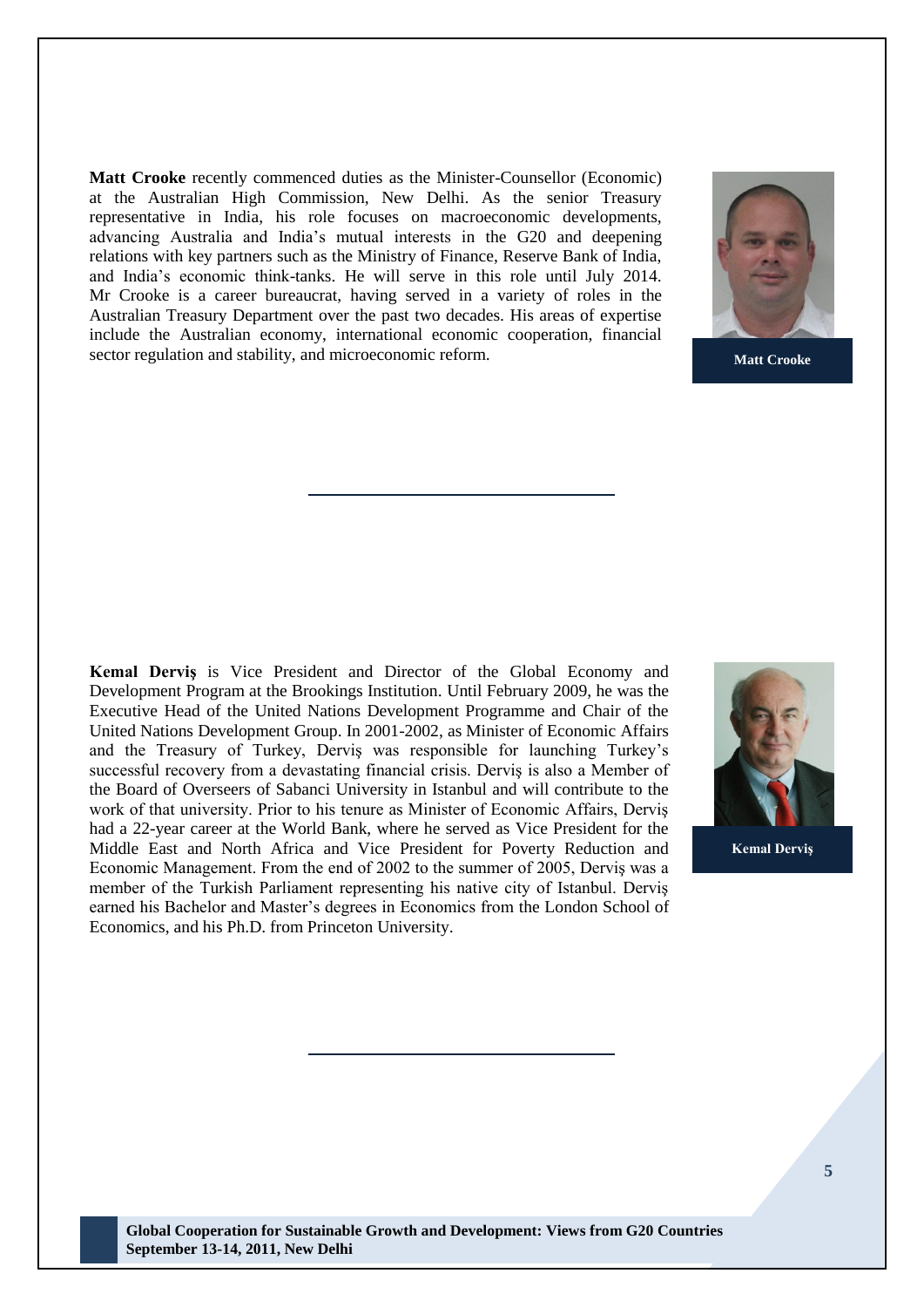

**Atish Rex Ghosh** is Assistant Director, and Chief, Systemic Issues Division, in the Research Department of the International Monetary Fund. Formerly Assistant Professor of Economics and International Affairs, Princeton University, he holds degrees from Oxford University and Harvard University. He has published numerous articles in international economics, finance, and public policy. He had authored four books: *Economic Cooperation in an Uncertain World* (Blackwell, 1994), *Exchange Rate Regimes: Choices and Consequences* (MIT Press, 2003), *Currency Boards in Retrospect and Prospect* (MIT Press, 2008), and *Nineteenth Street, NW* (Greenleaf, 2010)—a novel about a global financial crash.



**Christopher Gilbert**

**Christopher Gilbert** is a Professor of Econometrics at the University of Trento, Italy. Prior to moving to Italy in 2003, Gilbert was Professor of Finance at the Free University, Amsterdam. He studied at Oxford (from where he has his doctorate) and LSE. His previous university positions were at London (Queen Mary and Birkbeck), Oxford and Bristol universities. He has consulted extensively for the EC, FAO, IADB, IMF, OECD, UNCTAD and the World Bank. He works on commodity futures markets, agricultural, energy and metals markets, financial econometrics, food security issues, African rural development and the history and methodology of econometrics.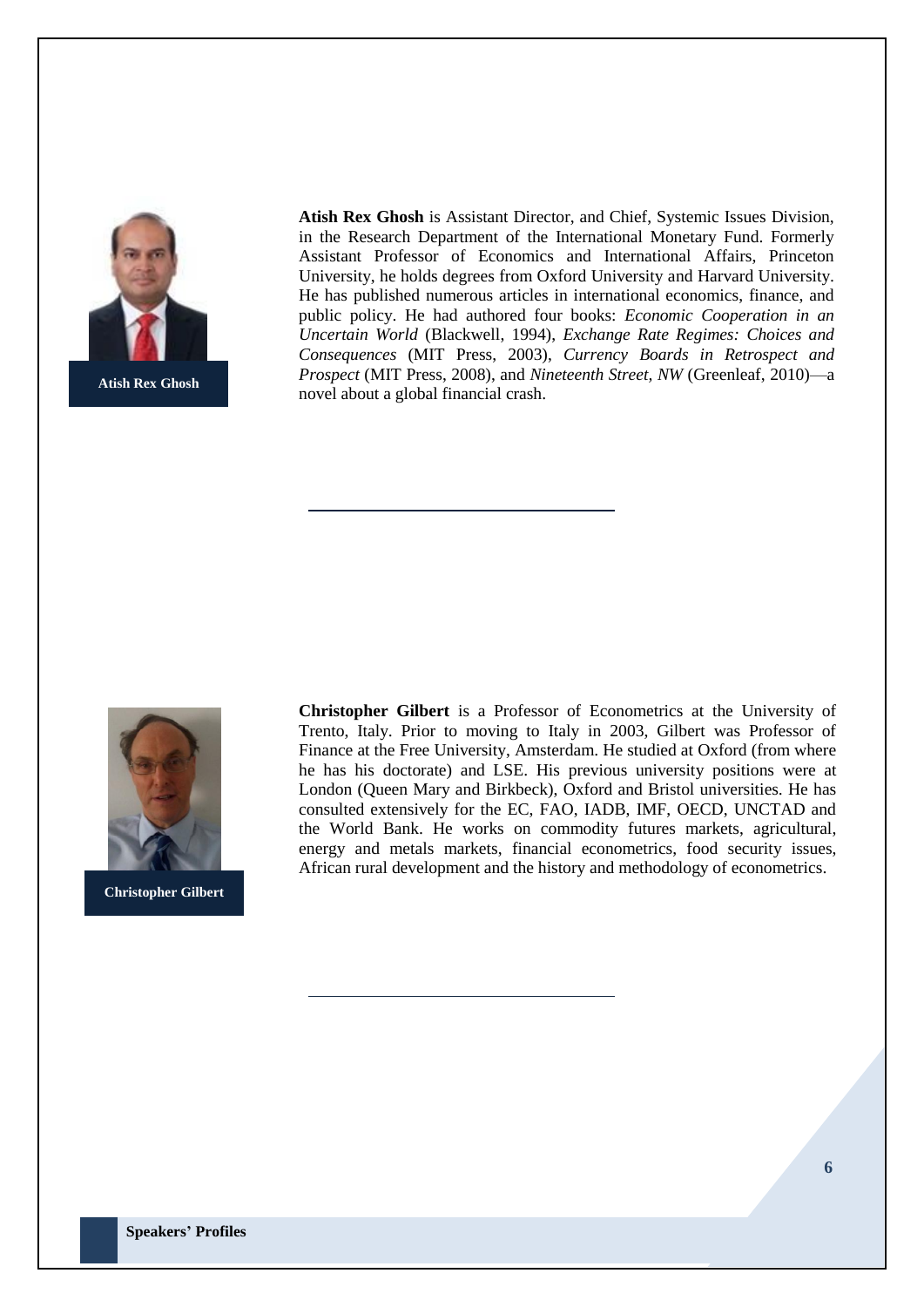**R. Gopalan** is Secretary, Department of Economic Affairs in the Ministry of Finance, Government of India. Previously, he was Secretary in the Department of Financial Services, Ministry of Finance with overall charge of banking, insurance and pension reforms. He represents the Government on the Boards of Life Insurance Corporation of India and New India Assurance Company Limited. As Special Secretary in the Department of Commerce, Ministry of Commerce & Industry he served as Director General, Anti-Dumping and Anti-Subsidy Investigations and Director on the Boards of MMTC, STC and PEC Ltd. During his long and varied career, he has held several key assignments, like Joint Secretary, NMCC; Joint Secretary in charge of Export Promotion Division in the Commerce Ministry; and CMD, Tamil Nadu Industrial Development Corporation (TIDCO). He has participated actively in Ministerial Meetings for Trade Negotiations at Doha, Cancun and Hong Kong, and assisted the Commerce Minister at the G-6, G-20 and G-110 meetings. He has also participated in intergovernmental negotiations for free trade agreements in the areas of agriculture, services and environmental goods, and led the Indian delegation at the WTO. He has also been Chairman, TIDEL Park Ltd. Mr. Gopalan holds a Master's degree in Economics from Boston University as well as a Master's degree in Public Administration and Management from the John F. Kennedy School of Government, Harvard University.



**R. Gopalan**

**Ashima Goyal** is a Professor at the Indira Gandhi Institute of Development Research, Mumbai. She is widely published in institutional and open economy macroeconomics, international finance and governance. She is the editor of a Routledge journal in Macroeconomics and International Finance, has received many fellowships, national and international awards, is active in the Indian public debate, and has served on several boards and policy committees. She has been a visiting fellow at the Economic Growth Centre, Yale University, USA, and a Fulbright Senior Research Fellow at Claremont Graduate University, USA.



**Ashima Goyal**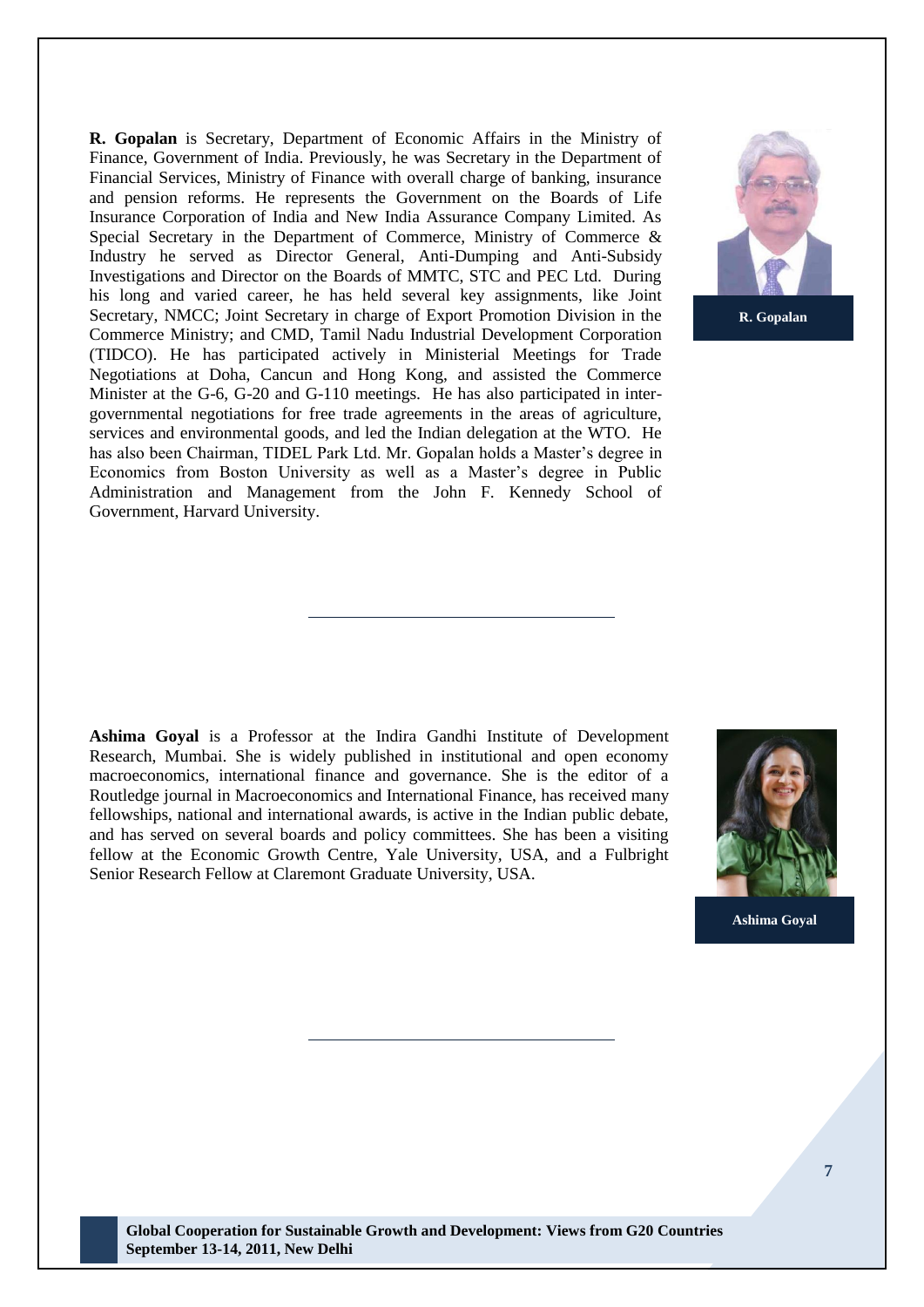

**Abhijit Sen Gupta**

**Abhijit Sen Gupta** is currently a Senior Economics Officer with the Asian Development Bank. He obtained his Ph.D. in International Economics from the University of California, Santa Cruz. He also holds M.Phil. and Master's degrees in Economics from Jawaharlal Nehru University. Dr. Sen Gupta has previously worked at ICRIER, the World Bank and the International Monetary Fund. His main areas of interest include open economy macroeconomics, public finance and monetary economics. He has also worked on several Government of India commissioned projects including one that looked at the opportunities and costs of liberalizing banking and insurance services under an India-EU bilateral trade agreement. He has published more than a dozen academic articles in both refereed journals and conference volumes, together with a host of op-ed articles for the general public. Dr. Sen Gupta also enjoyed stints in academia, and has taught at the Jawaharlal Nehru University at the post-graduate level and at University of California, Santa Cruz at an undergraduate level.



**Shigeo Kashiwagi** is Senior Fellow, Policy Research Institute, Ministry of Finance, Japan and Professor, Graduate Institute of Business and Commerce, Keio University, Japan. Previously he has been Executive Vice-President, Policy Research Institute, Japan (2003-04), Executive Director for Japan at the IMF (2004-07) and Executive Director for Japan at the Asian Development Bank (1994-96). Prof. Kashiwagi holds the degree of Master in Public Affairs from the Woodrow Wilson School of Public and International Affairs, Princeton University and a BA in Economics from Keio University.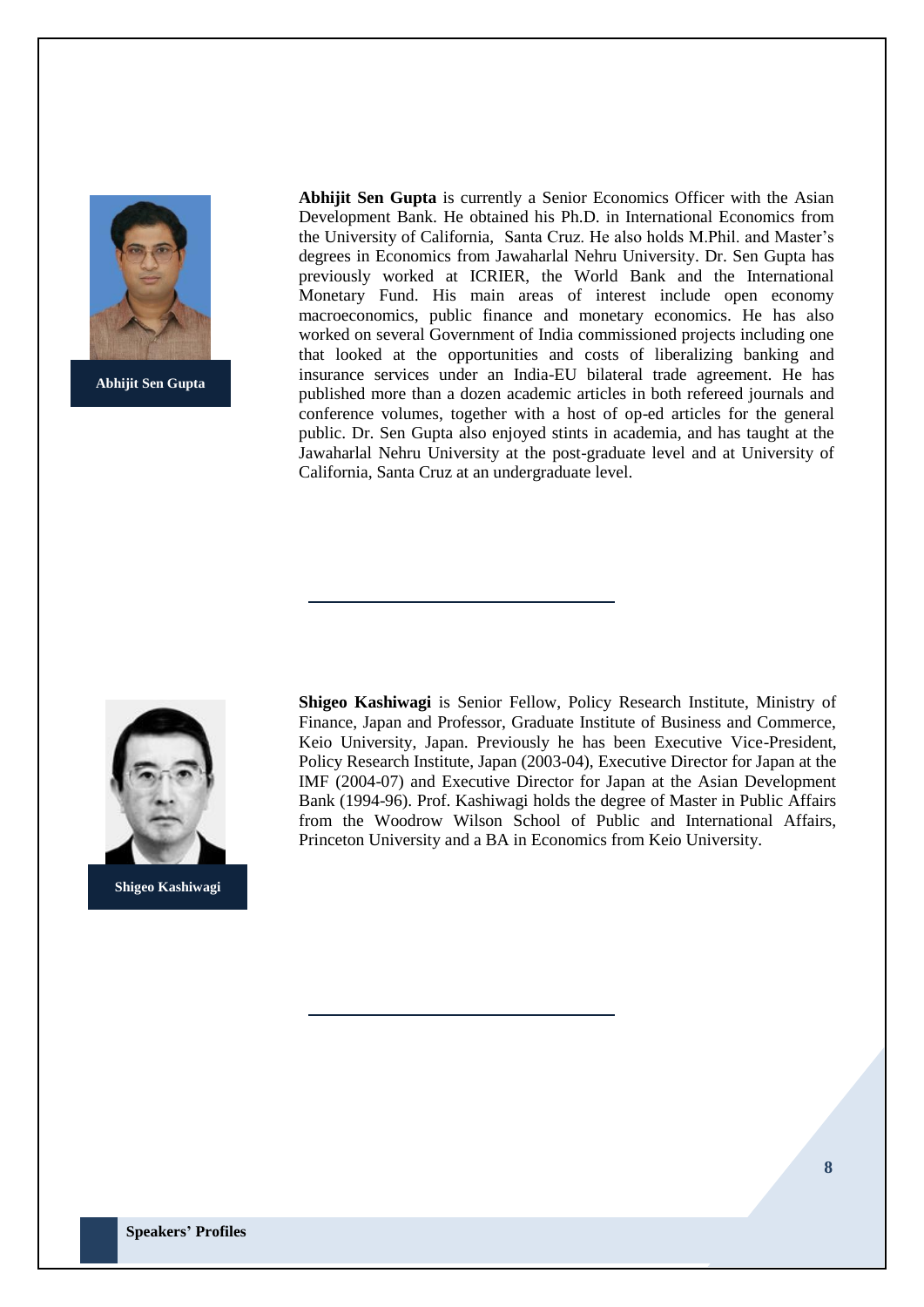**Masahiro Kawai** is Dean and CEO of the Asian Development Bank (ADB) Institute. He was previously special advisor to the ADB President in charge of regional economic cooperation and integration. Prior to this, he was an Associate Professor in Economics at The Johns Hopkins University and a full Professor of economics at the University of Tokyo. He has also worked as Chief Economist for the World Bank's East Asia and the Pacific Region (1998–2001), and as Deputy Vice-Minister of Finance for international affairs of Japan's Ministry of Finance (2001–2003). Dr. Kawai has published a number of books and more than 120 academic articles in English on economic and financial globalization, regional economic integration and cooperation in East Asia, and the international monetary system. He has a Ph.D. in economics from Stanford University.



**Masahiro Kawai**

**Kalpana Kochhar** is Chief Economist for the South Asia Region at the World Bank. Prior to joining the World Bank in December 2010, she was Deputy Director in the Asia and Pacific Department of the IMF since August 2008, leading the IMF's work on Japan, India, Sri Lanka, Maldives, Bhutan, Nepal. Prior to taking this position, she spent time in the IMF's Research Department, and in the Asia and Pacific Department leading the IMF's work on India, Australia, New Zealand, Singapore, and Malaysia. She has also worked on China, Korea and the Philippines. During her Fund career, she has also worked in the Policy Development and Review department (now known as the Strategy and Policy Review Department) and in the Fiscal Affairs department. Dr. Kochhar's research interests and publications have mainly focused on studies of Asian economies, including India and China. Most recently, her research has focused on issues related to India's growth, financial and fiscal policies. She holds a Ph.D. and an M.A. in Economics from Brown University and an M.A. in Economics from Delhi School of Economics in India. She has a B.A in Economics from Madras University in India.



**Kalpana Kochhar**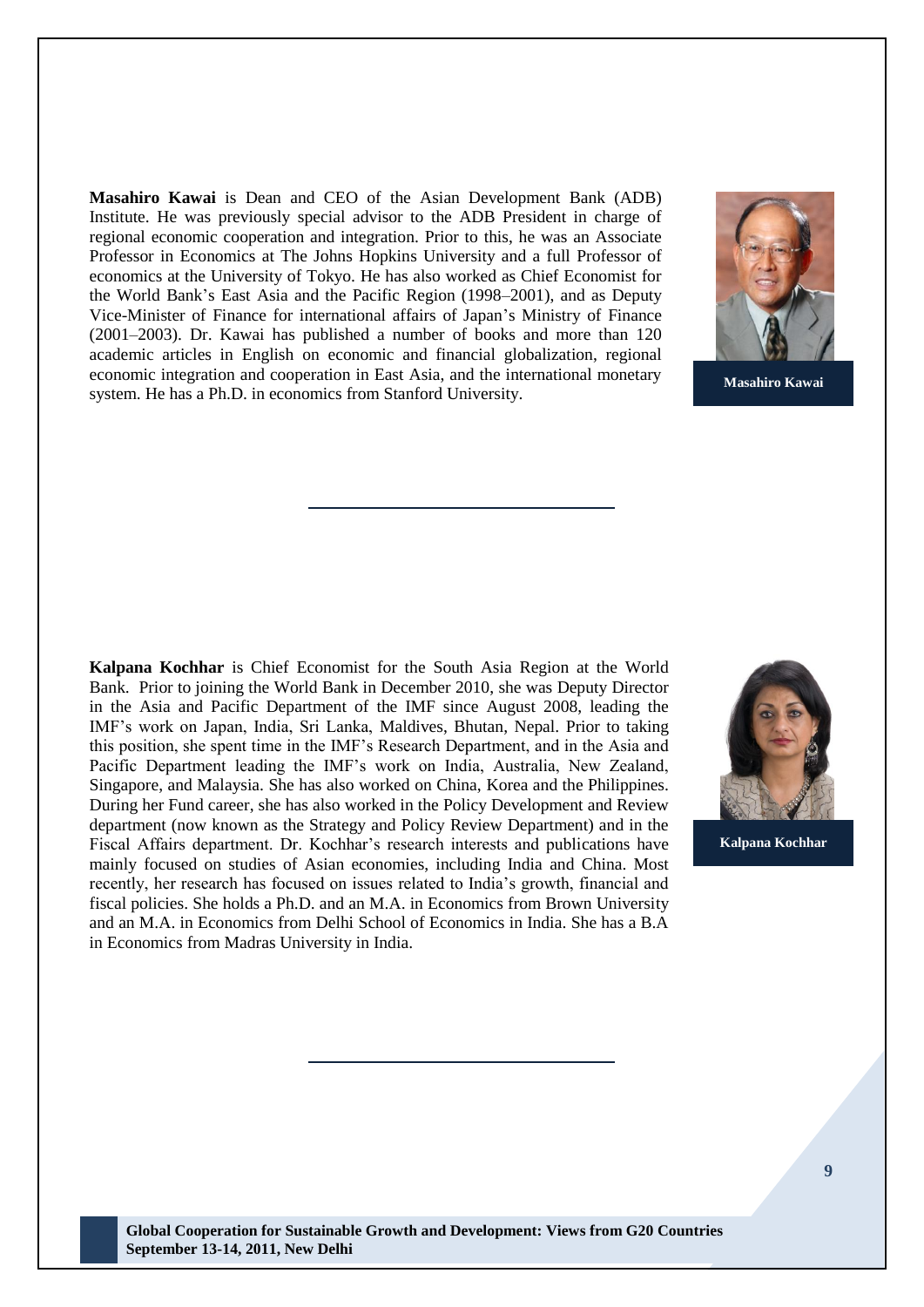

**Renu Kohli**

**Renu Kohli** is a New-Delhi based professional economist with long experience in macroeconomic policy and research. She is currently Consultant (Professor) at ICRIER. Prior to this, she advised a New Yorkbased investment bank and consulted widely on macroeconomic issues for foreign investors interested in India (2009-2010). She was at the International Monetary Fund in 2004-2009 and with the Reserve Bank of India from 1984- 2005. She is a regular contributor to financial dailies - Mint and Business Standard - published from Mumbai and New Delhi. Her researched areas include capital account liberalization, exchange rate management, inflation and financial sector reforms. She has published in refereed journals like the Journal of Development Studies, Journal of Asian Economics, etc. and has authored a book - *India's Experience with Capital Account Liberalization* (Oxford University Press, 2005). A DPhil from the University of Sussex, she has several academic distinctions/honours to her credit, including the Commonwealth Award in 1992.



**Nagesh Kumar**

**Nagesh Kumar** is Chief Economist and Director, Macroeconomic Policy and Development Division (MPDD), UN-ESCAP, Bangkok. Prior to joining ESCAP in May 2009, Dr Kumar was Director-General of Research and Information System for Developing Countries (RIS), a New Delhi-based public-funded, development policy think-tank. He has also served on the faculty of the United Nations University**-**Institute for New Technologies, Maastricht, the Netherlands (1993-98). A PhD in Economics from the Delhi School of Economics (1988), Dr Kumar is recipient of the Exim Bank of India's first International Trade Research Award in 1989 and a Global Development Network's Research Medal in 2000. Dr Kumar has researched extensively on aspects of development economics especially its international dimensions, resulting into 15 books and over 90 research papers in international and national peer reviewed publications. His recent books include: *Asia's New Regionalism and Global Role* (ISEAS, Singapore, 2008); *International Competitiveness and Knowledge-based Industries in India* (Oxford University Press, 2007); *Towards an Asian Economic Community*  (Singapore and New Delhi: 2005); *Globalization and the Quality of Foreign Direct Investment* (Oxford University Press, 2002).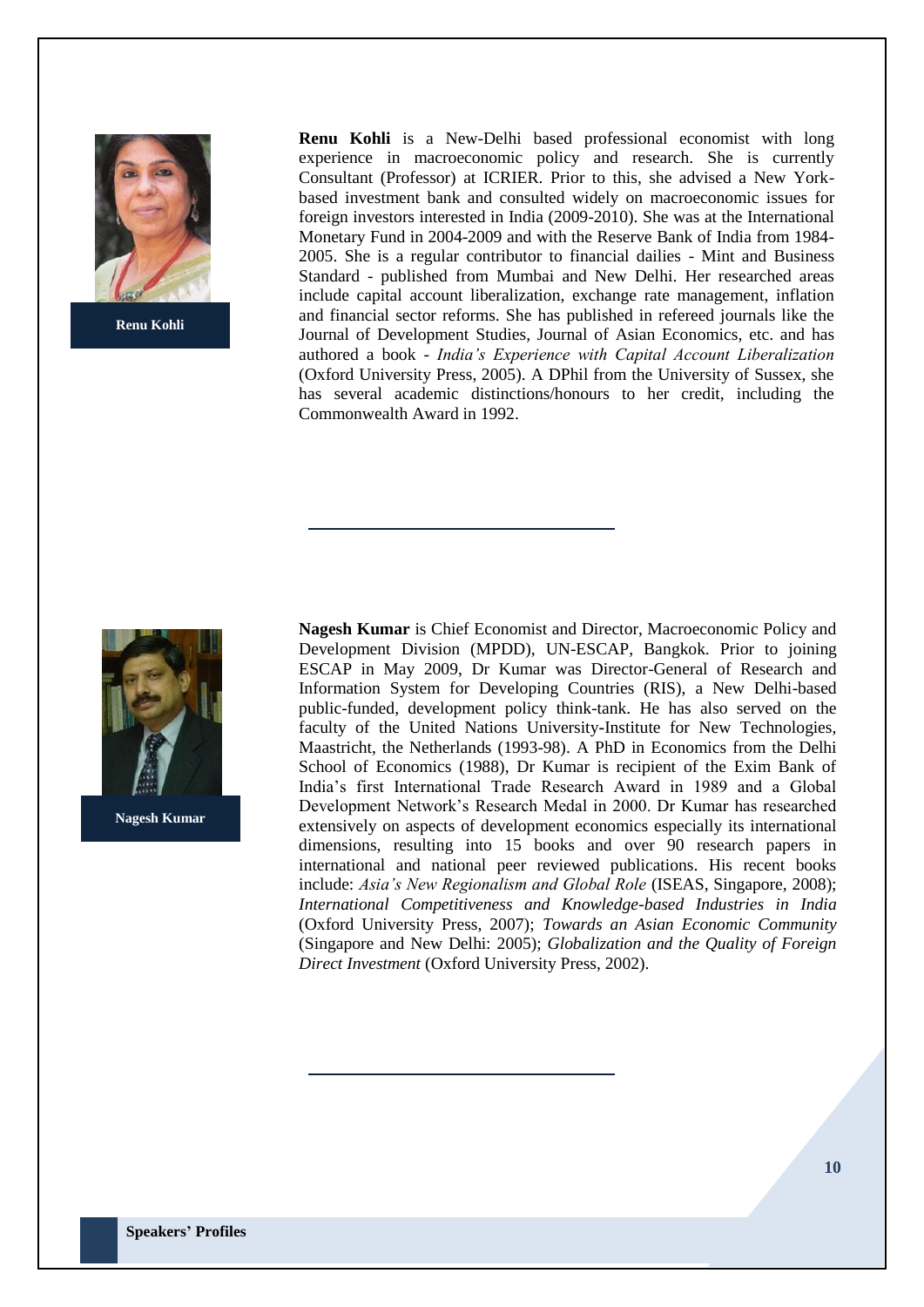**Pablo Moreno** is currently the Head of the International Financial Institutions Division at Banco de España. He has previously worked as an economic counselor in the Economic Bureau of the President in Spain (2006-2008), as senior advisor at the IMF's Executive Board (2002-2006), and as senior advisor at the Spanish Ministry of Finance and Trade. He is a civil servant for the Spanish Central Administration (Economista del Estado), holds a PhD in Economics from Complutense University (Madrid, Spain), and a Master's degree in Public Administration from George Mason University (Fairfax, VA, USA). Mr. Moreno's has specialized on international economics; his main areas of interest include IMF policies, European Union policies, international economic organization and G-20 process, and economic policy coordination.



**Pablo Moreno**

**Pranab Mukherjee** is the Minister of Finance in the Government of India since January 2009. Prior to this he has held important Cabinet positions in the Government including Minister of External Affairs and Minister of Defence. He has been a member of the Indian Parliament since 1969. He is a key member of the Congress Working Committee (the highest policy making body of Indian National Congress). He has served in the Board of Governors of various international organizations such as the IMF, The World Bank and Asian Development Bank. He was conferred the Padma Vibhushan, the second highest civilian award in India, for contribution in public affairs in 2008. He has authored several books including *Midterm Poll* (1969), *Beyond Survival: Emerging Dimensions of Indian Economy* (1984), *Off the Track* (1987), *Saga of Struggle and Sacrifice* (1992), *Challenges Before the Nation* (on Indian National Congress)- 1992.



**Pranab Mukherjee**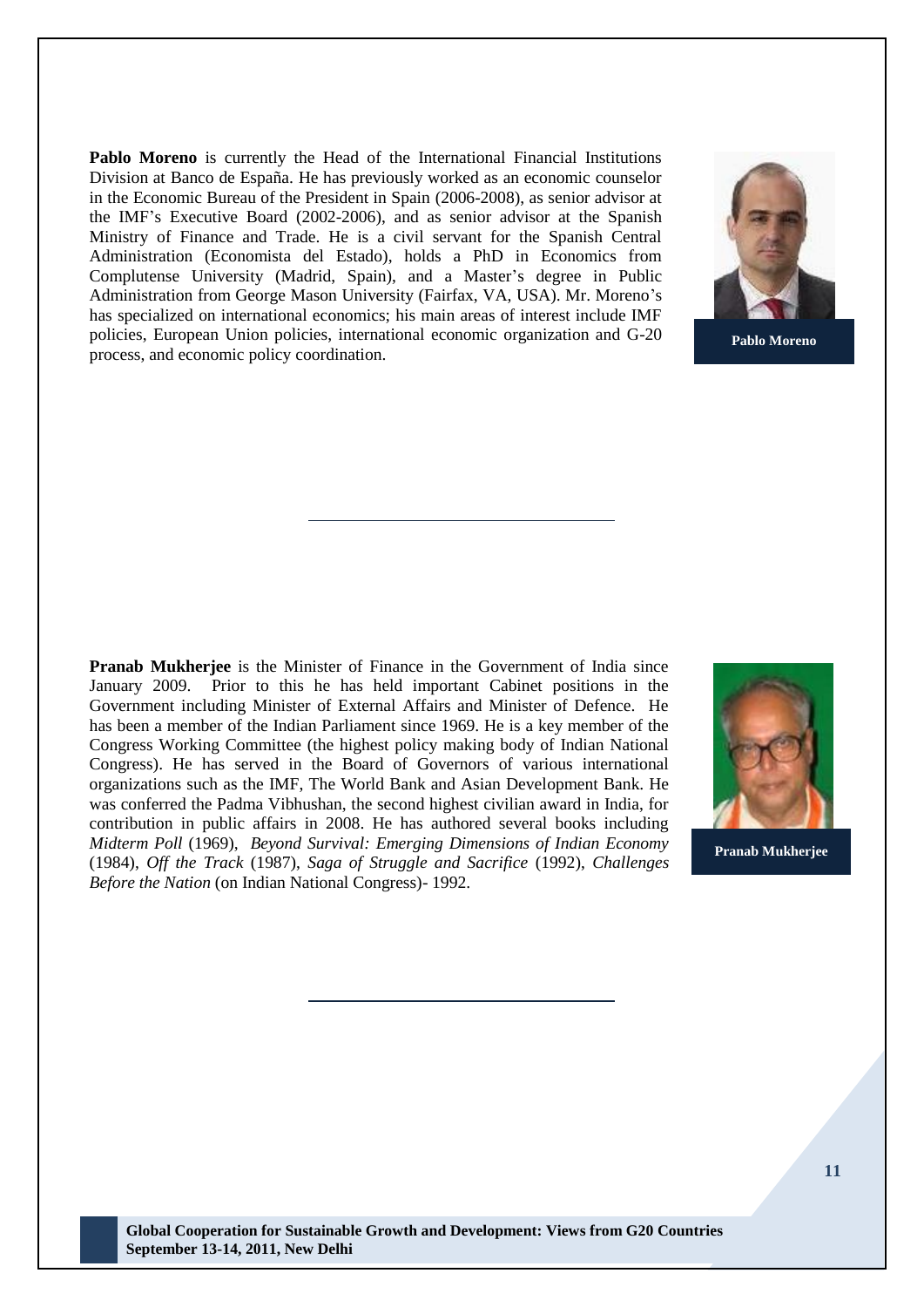

**Anwar Nasution**

**Anwar Nasution** is a Professor of Economics at the University of Indonesia. Earlier, he was the Chairman of the Supreme Audit Board of Indonesia (2004-2009), the Senior Deputy Governor of Bank Indonesia (1999-2004) and the Dean of the Faculty of Economics (1988-2001). He served as the Sasakawa Distinguished Professor for the Chair in Development Economics at the UNU/WIDER Institute in Helsinki and Adjunct Professor in Economics at the Universities of Helsinki and Tampere in 1995-1996. He was visiting Research Associate and at NBER in Cambridge, Massachusetts, USA, IDE in Tokyo, Research School of Pacific Studies, ANU in Canberra, Australia, and Kyoto University. He was consultant to UN-ESCAP, UN-ECLAC, US-AID, ADB, the World Bank, IMF and MITI of Japan. He holds a Ph.D. in Economics from Tufts University and a Masters in Public Administration from the Kennedy School of Government, Harvard University. His areas of specialization are Applied Macroeconomic Theory, Monetary Economics and International Economics. Professor Nasution holds editorial positions in the Bulletin of Indonesian Economic Studies (BIES) published by the Australian University, Canberra, the Journal of Asian Economic Studies (published by ACAES) and Journal of Asian Economics.



**Stephen Phua**

**Stephen Phua** is Associate Professor at the Faculty of Law, National University of Singapore. He has served as a member of tax tribunals in Singapore. He was on the Income Tax Board of Review for over a decade. Currently, he is a member of the Goods and Services Tax Board of Review and the Valuation Review Board. He was also a member of the Tax Advisory Group, Ministry of Finance. He is a tax consultant with Rajah & Tann LLP and an examiner with the Chartered Institute of Taxation in London. He is also a member of the OECD Steering Committee on International Network of Tax Researchers. He has held several visiting positions in universities including Harvard, New York University and Kyushu. He has been a program advisor to the International Tax and Investment Center in Washington DC since 2003. He has delivered papers in many international conferences and published articles in refereed journals and chapters in books. He is the Editor of two books: Recent Developments in Financial Regulation and Capital Markets (2003) and Excise Taxation in Asia (2007).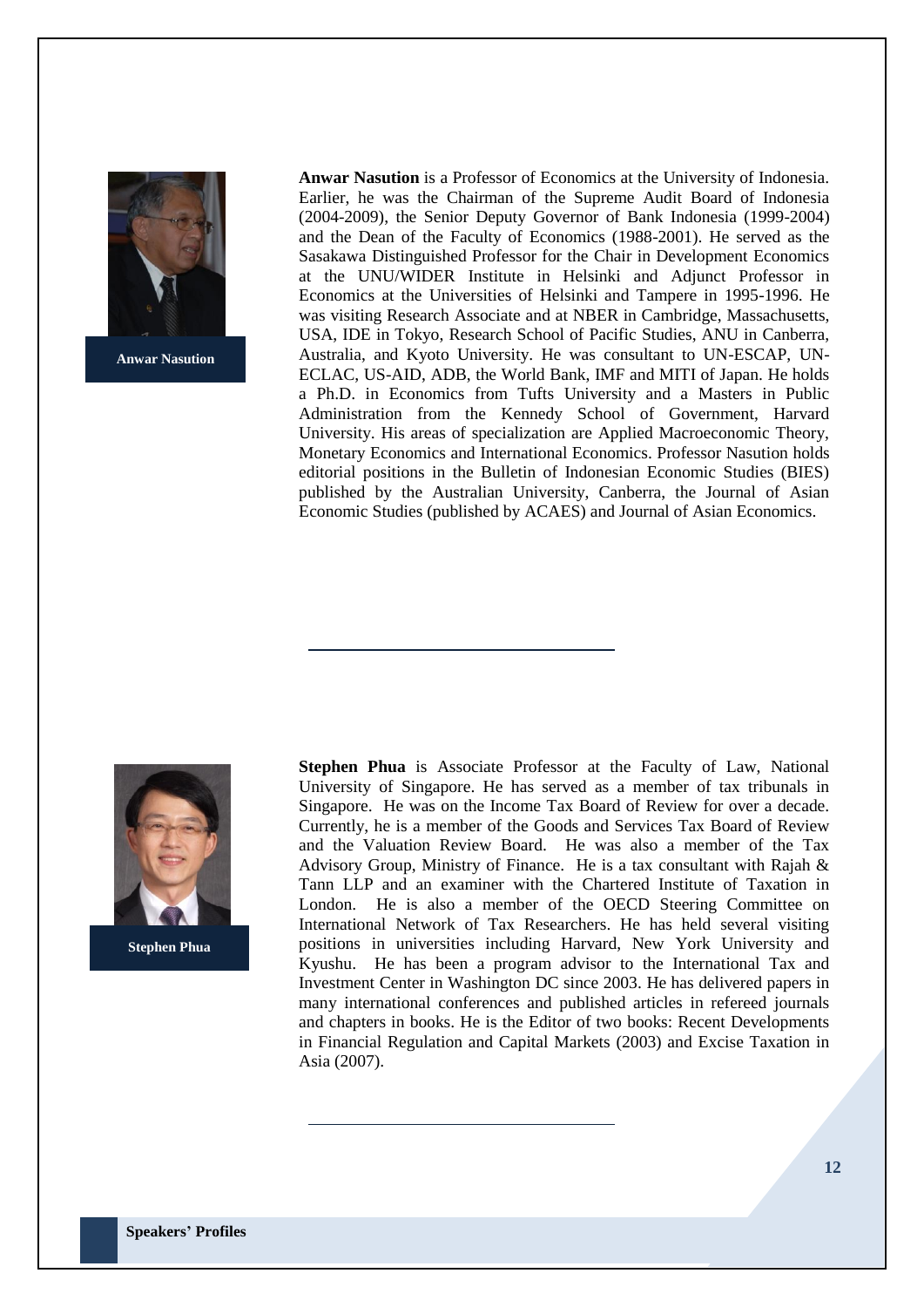**Stephen Pickford** is an economic consultant currently working on international economic issues. From July 2007 to January 2010 he was Managing Director, International and Finance, at HM Treasury in London. Prior to this Mr. Pickford served as both Director for Europe, and Director for International Finance in HM Treasury, with responsibility for the Treasury's interests in a wide range of international issues. From 1998 to 2001 he was the UK's Executive Director at the IMF and World Bank, in Washington DC. Prior to that, his previous Treasury roles included responsibility for monetary policy and the introduction of the Bank of England Act 1998 which gave the Bank monetary policy independence, and Deputy Press Secretary for Nigel Lawson. He led the team responsible for the 1988 Cabinet Office review of economic statistics, and worked in the New Zealand Treasury between 1989 and 1993 on macroeconomic policy and forecasting. Mr. Pickford joined the Treasury in 1979 after working as an economist in the (then) Department of Employment.



**Stephen Pickford**

**Mihir Rakshit** is Director, Monetary Research Project at ICRA Limited. Earlier he was Professor, Economic Research Unit at the Indian Statistical Institute, Kolkata. In a teaching and research career spanning several decades, he has held appointments at Presidency College, Kolkata, the Delhi School of Economics, and the Erasmus University, Rotterdam, the Netherlands. His books include *Macroeconomics of Post-Reform India* (OUP, 2009), *Money and Finance in the Indian Economy* (2009), *The East Asian Currency Crisis* (2002), *Trade, Mercantile Capital and Economic Development* (1993), *Studies in the Macroeconomics of Developing Countries* (1989) and *The Labour Surplus Economy: A Neo-Keynesian Approach* (1982). He has also co-edited *Public Economics: Theory and Policy* ( 2010) with M. Govinda Rao, *Issues in Economic Theory and Public Policy* (1997) with A. Bose and A. Sinha, and *Planning and Economic Policy in India: Evaluation and Lessons for the Future* (1996) with Manabendu Chattopadhyay and Pradip Maiti.



**Mihir Rakshit**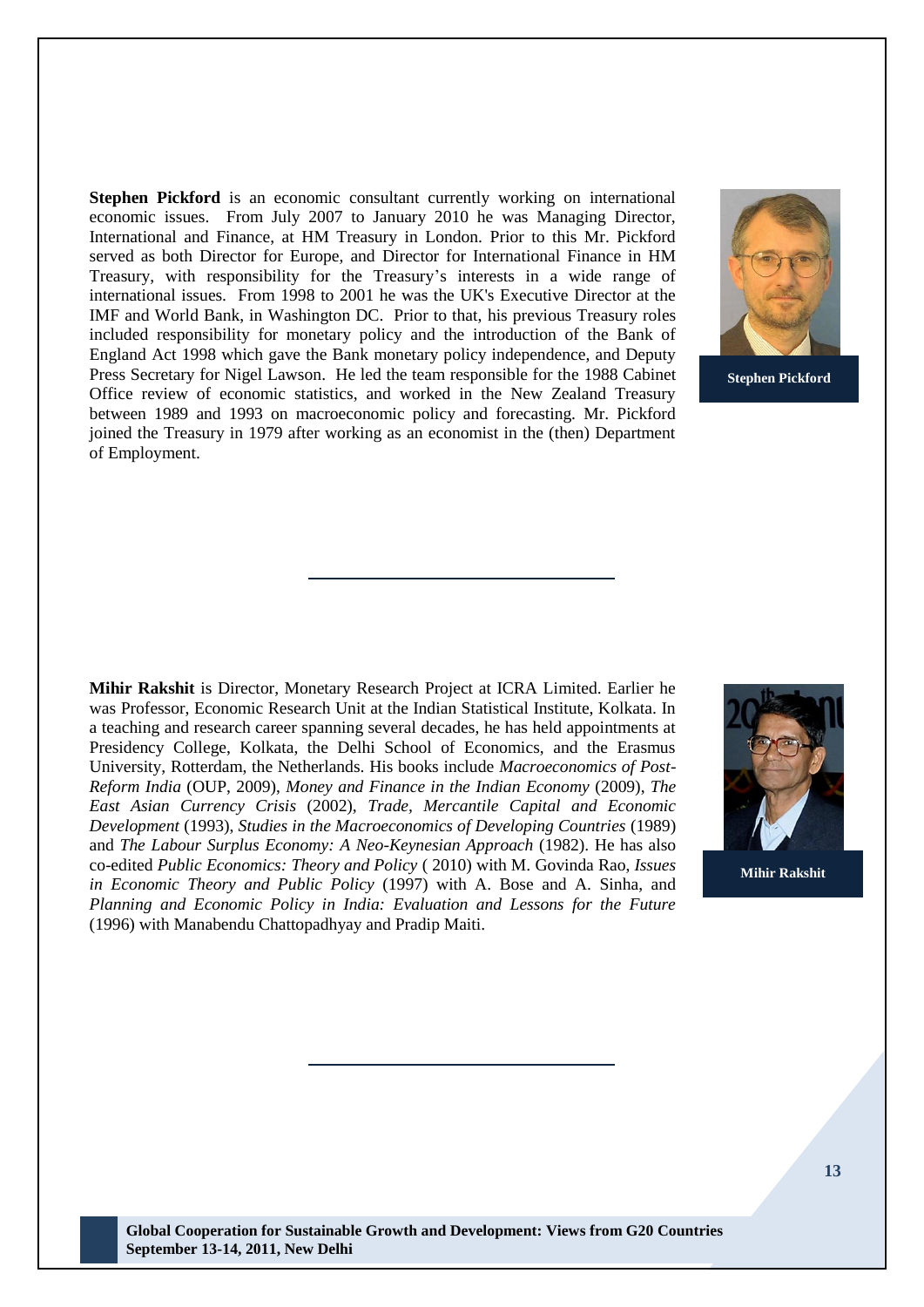

**Bharat Ramaswami**

**Bharat Ramaswami** is a Professor of Economics at the Indian Statistical Institute, Delhi with research interests that span many areas in agricultural economics and economic development. Topics of his recent articles include the role of cash transfers in a national food subsidy program ("PDS") Forever?" *Economic and Political Weekly*, 2011), the economics of illegal transgenic plant varieties and its regulation (*World Development*, 2011), whether and how economic liberalization matters to Indian economic growth and poverty (*Journal of Economic Literature*, forthcoming), and whether brand reputation substitutes for regulation in the cotton seed variety market (*Journal of Agricultural and Food Industrial Organization*, 2009). Prof. Ramaswami holds Bachelors and Masters degrees in Economics from the University of Delhi and a Ph.D. in Agricultural and Applied Economics from the University of Minnesota. He was awarded the Mahalanobis Memorial Medal by the Indian Econometric Society in 2004 for his contributions to quantitative economics.



**Francis Rathinam**

**Francis Rathinam** is a Fellow at ICRIER. He is the coordinator of the *Research Programme on G-20 Issues* sponsored by the Ministry of Finance at ICRIER. His broad areas of interest include New Institutional Economics, Law and Economics, Development Microeconomics and Applied Econometrics. His recent work explores the legal, regulatory and political economy aspects of current financial and banking sector reforms in India. Dr. Rathinam has presented his work at various conferences including the first and second Asian Law and Economics Association conference and the Italian Society of Law & Economics Meeting. He holds a Master's degree in Economics from the Hyderabad Central University, a M.Phil. in Applied Economics from Center for Development Studies, Thiruvanandapuram and a Ph.D. from Hyderabad Central University. Under the aegis of Asia Link sandwich program in Law and Economics for Indian doctoral students, he had spent 20 months at the Institute for Law and Economics, University of Hamburg, Germany during 2006 - 2008.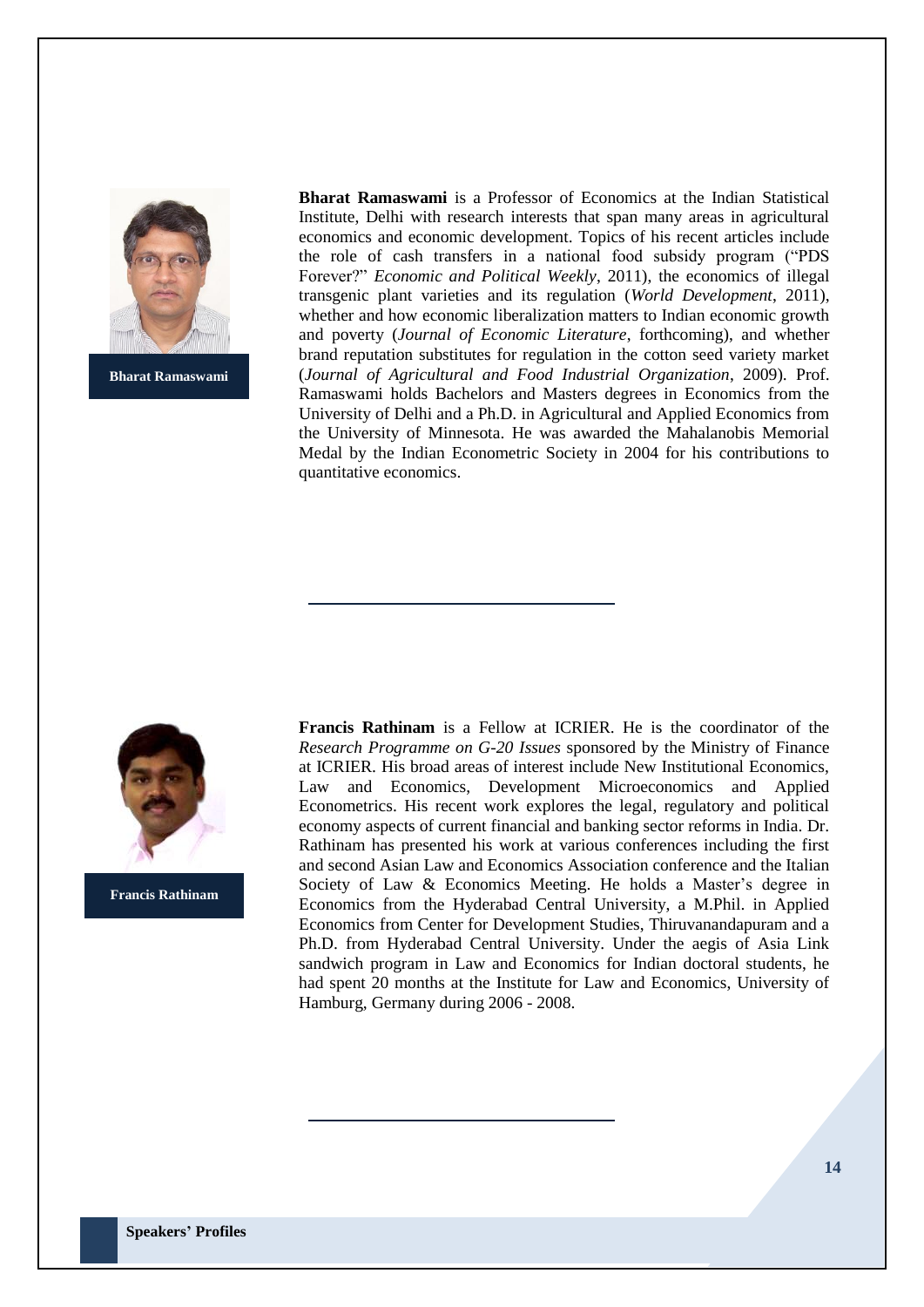**Ajay Shah** studied at IIT, Bombay and USC, Los Angeles. He has held positions at the Centre for Monitoring Indian Economy (Bombay), Indira Gandhi Institute for Development Research (Bombay) and the Ministry of Finance, and now works at NIPFP. His research interests include policy issues on Indian economic growth, open economy macroeconomics, public finance, financial economics and pensions. In the past decade, he was extensively involved in the policy process in the reforms of the equity market and the New Pension System.



**Ajay Shah**

**Alok Sheel** is Joint Secretary in the Department of Economic Affairs, Government of India. He has been a member of the Indian Administrative Service (IAS) since 1982. He has held several important assignments under the governments of Kerala and India, and has worked as a diplomat in the Indian Embassy in Washington DC. His last assignment was as Secretary, Prime Minister's Economic Advisory Council. He holds a Masters in Macroeconomic Policy from the University of Bradford, U.K (with distinction), and a Ph.D. in History from Jawaharlal Nehru University, New Delhi, India. He has published a number of research articles in international academic journals and is a prolific contributor to leading financial dailies, including The Economic Times, Financial Express and Business Standard. His current job involves multilateral economic diplomacy, including being the points person in the Ministry of Finance for India's engagement with the G-20 group of countries handling the international financial crisis.



**Alok Sheel**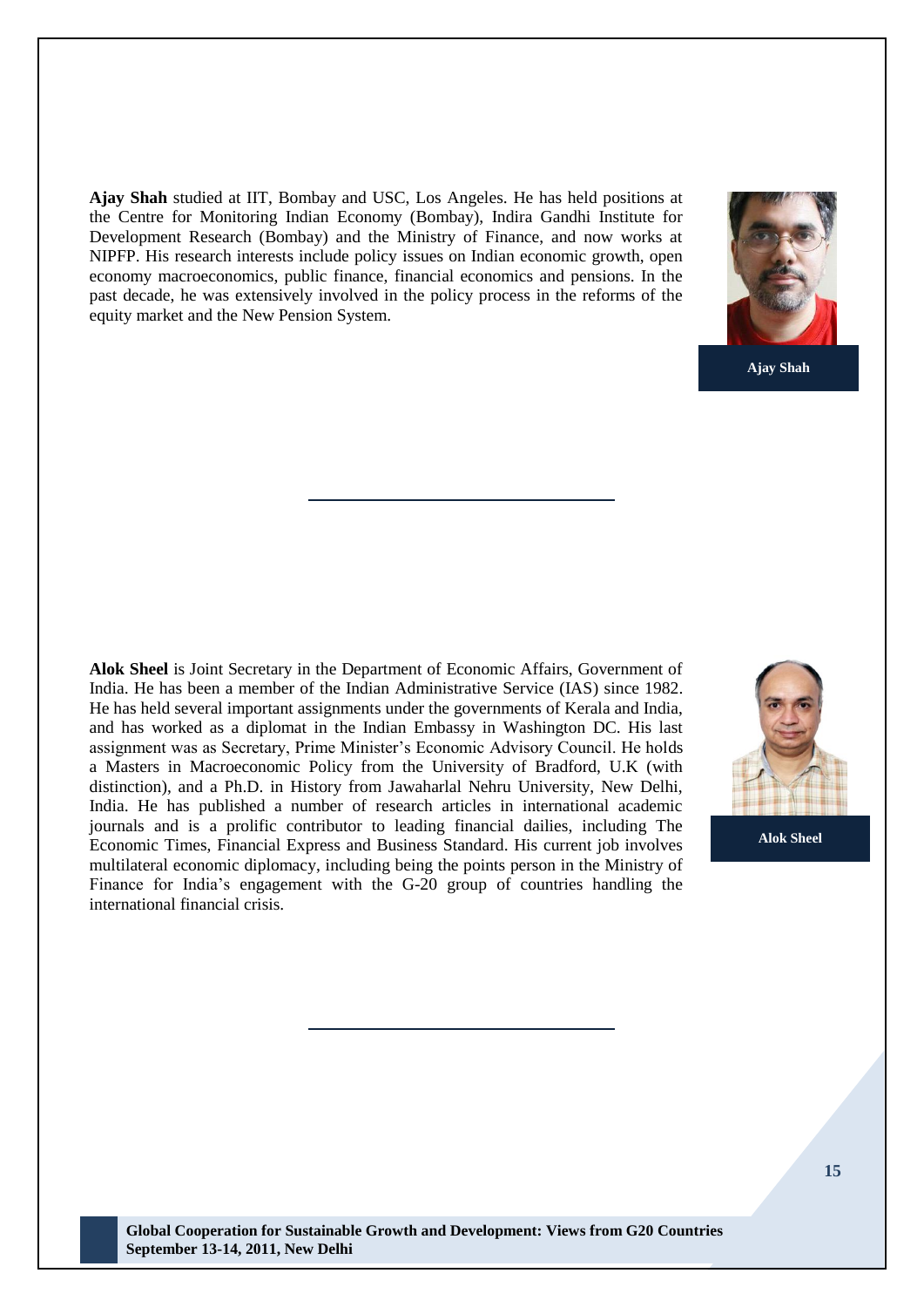

**Parthasarathi Shome**

**Parthasarathi Shome** is Director & Chief Executive, ICRIER, New Delhi. He was Chief Economist, Her Majesty's Revenue & Customs (HMRC), United Kingdom (2008-11) and Adviser to Indian Finance Minister (2004- 08). He served at the IMF (1983-2004) in various capacities, including as Chief of Tax Policy (1992-95), and Director, IMF Singapore Institute (2001- 03). He was Professor of Economics at American University Washington D.C. (1975-83). His books are from Oxford University Press, Routledge, and IMF. He has published in the *Journal of Economic Theory, Journal of Public Economics, Oxford Economic Papers, IMF Staff Papers,* and other international and national journals of Argentina, the Basque Region, India, Japan, Malaysia, Philippines, Singapore, and the United States. He has given fiscal technical assistance to over thirty countries in Africa, Asia, Europe and Latin America. He chaired India's Ninth Five Year Plan and Tenth Five Year Plan Task Forces on tax policy and administration. In 2000, he was awarded the highest civilian honour of the Brazilian government, *Commander of the Order of the Southern Cross*, for his contributions to Brazilian tax reform. He did his Ph.D. from Southern Methodist University in 1975. For his thesis on the burden of the corporation income tax, he received the National Tax Association of America award as an "outstanding student of taxation and public finance". He has Masters degrees from University of Rochester (1973) and Delhi University (1972). His B.A. Honours is from Calcutta University (1970) and high school matriculation from Madras University (1966).



**Anand Sinha**

**Anand Sinha** is a Deputy Governor at the Reserve Bank of India where he is in charge of the regulation of commercial banks, non-banking financial companies and urban cooperative banks. He holds additional responsibilities in the area of information technology. He has been closely associated with banking sector reforms in India. He has represented the Reserve Bank of India in various committees/groups of the BIS such as the Basel Committee on Banking Supervision (BCBS), Policy Development Group (PDG), Macro Prudential Supervision Group (MPG), Macro Variable Task Force (MVTF) and Committee on Global Financial Systems (CGFS). Mr. Sinha represented India on the G20 Working Group on Enhancing Sound Regulation & Strengthening Transparency. He is the Chairman, Governing Council of the Institute for Development and Research in Banking Technology (IDRBT), a research and development institution on financial sector technology set up by the Reserve Bank of India. He is also a member of the Board of the Securities and Exchange Board of India (SEBI). Mr. Sinha holds a Masters Degree in Physics from the Indian Institute of Technology (IIT), New Delhi.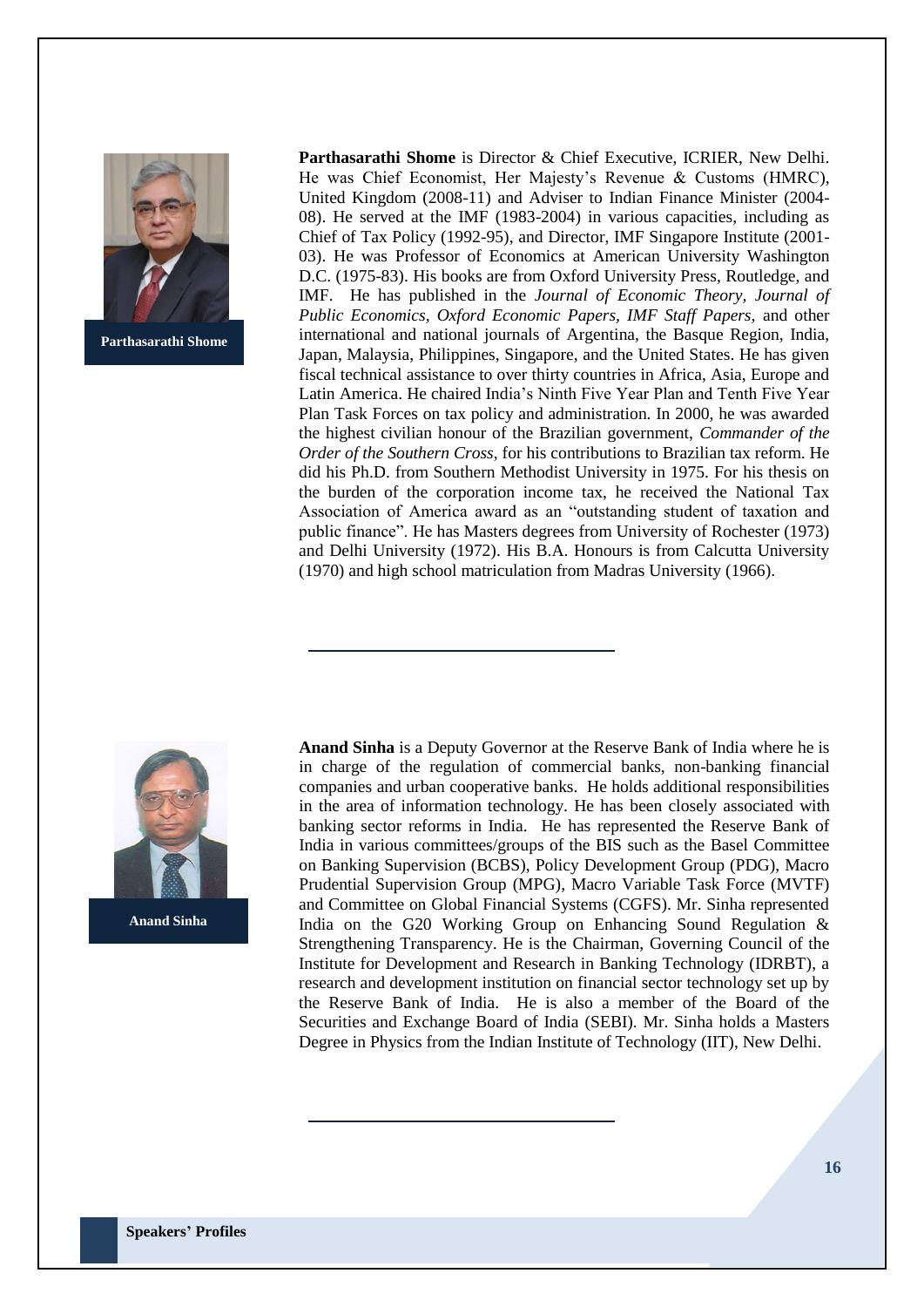**Paul Bernd Spahn** is Professor Emeritus of Goethe University, Frankfurt am Main, Germany. After retirement in 2005 he served as Macro Fiscal Advisor to the Minister of Finance and Treasury of Bosnia and Herzegovina, and became the founding Executive Director of the House of Finance in Frankfurt. From 2008 through 2010 he was a member of the Independent Commission on Funding and Finance for Wales (Holtham Commission). Since 2010 he is Chairman of the Programme Board of the European Supervisor Education Initiative (ESE). Professor Spahn obtained his doctoral degree in Economics from the Free University of Berlin and has previously been working at the Deutsches Institut für Wirtschaftsforschung in Berlin, Harvard University in Cambridge, Mass., the ANU in Canberra, and the OECD in Paris. A former Vice-President of the University of Frankfurt, Dr. Spahn has held visiting professorships in Canberra (ANU), Lyon (Lumière), Valdivia (Universidad Austral), Mexico City (ITAM), London (LSE), Perth (University of Western Australia), and Christchurch (University of Canterbury). Professor Spahn also holds, or held, consultancies with numerous research institutes in Europe and overseas, and he has worked with international organizations such as the IMF, the World Bank, the United Nations, the ECLAC, the European Commission, and the Council of Europe. He has widely published in scholarly and policy-oriented journals, lectured in many countries and provided expert advice to about 70 governments worldwide.



**Paul Bernd Spahn**

**Paola Subacchi** is Research Director of the International Economics Research at Chatham House (the Royal Institute of International Affairs). Her main research interest is in the functioning and governance of the international financial and monetary system, with a particular focus on post-crisis policy and institutional change. She is a contributor to peer-reviewed journals and current affairs publications. She is a regular media commentator with the BBC, CNN, Bloomberg, CNBC, Newsweek, the *Financial Times*, the *Wall Street Journal*, the *International Herald Tribune* and the *European Voice*. An Italian national, she studied at Bocconi University in Milan and at the University of Oxford. Hers recent publications include: *Preventing Crises and Promoting Economic Growth*, April 2011 (co-authored with Paul Jenkins); *Squeezed in Retirement: the Future of Middle Britain*, March 2011; ‗*One Currency-Two Systems*' *China*'*s Renminbi Strategy*, October 2010; *Who controls the International Monetary System?*; May 2010; *Beyond the Dollar: Rethinking the International Monetary System*, March 2010.



**Paola Subacchi**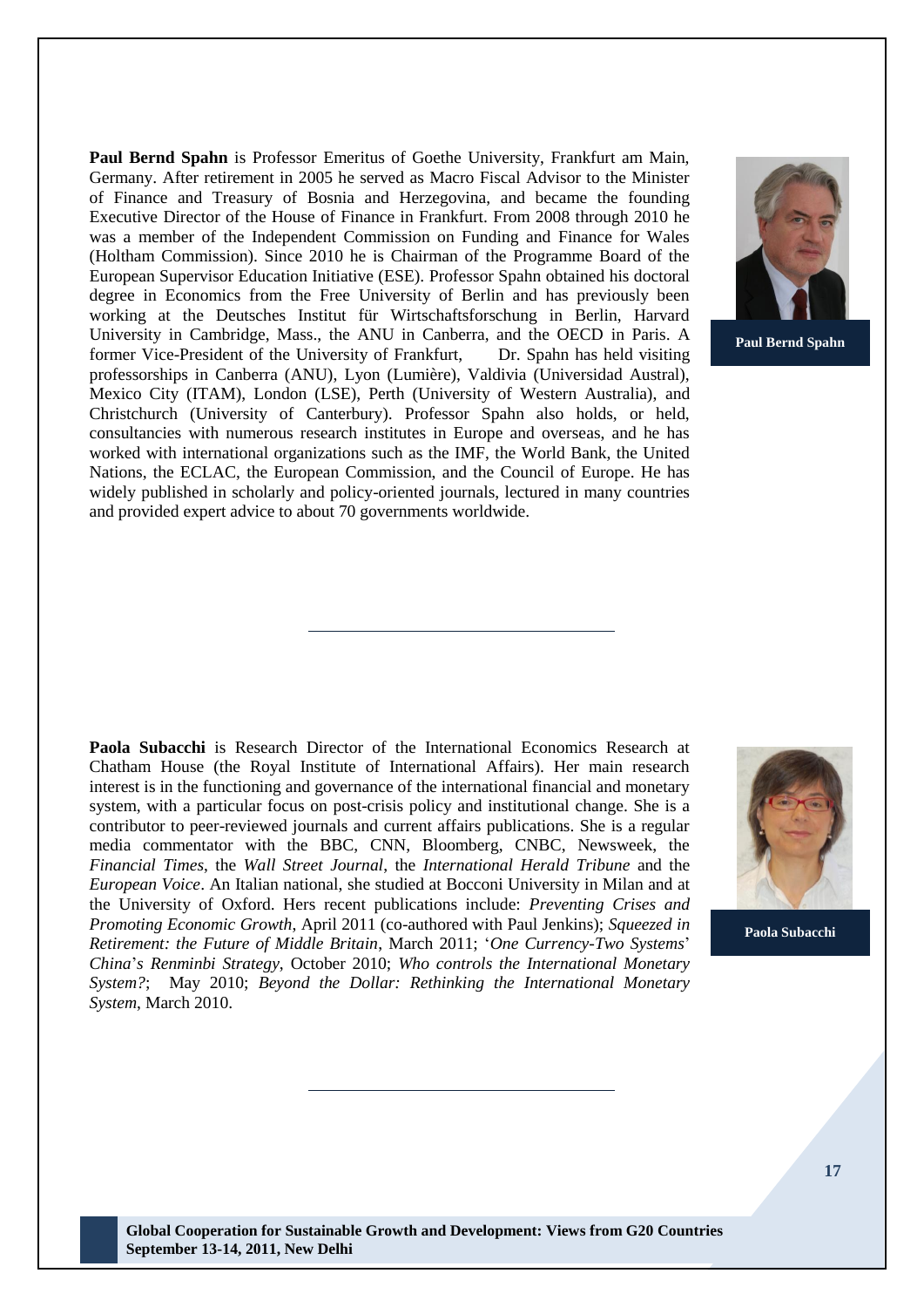

**Tarun Ramadorai**

**Tarun Ramadorai** is a Reader in Finance at the Saïd Business School. He is Director of the Oxford-Fidelity Research Alliance, a member of the Executive Committee at the Oxford-Man Institute of Quantitative Finance, and a research affiliate of the Centre for Economic Policy Research (CEPR). He is also a member of a Group of Economic Advisors for the newly created European Securities and Markets Authority (ESMA). During 2011-2012, he will be spending some of his time as Visiting Scholar at the Economic Advisory Council to the Prime Minister of India. Dr. Ramadorai has a BA in Mathematics and Economics from Williams College, an MPhil in Economics from Cambridge, and a PhD in Business Economics from Harvard University. His main areas of research interest are capital markets, international finance, household finance, and hedge funds. He has published papers on these topics in international journals such as the Journal of Finance, Journal of Financial Economics and the Review of Financial Studies. He has been awarded the INQUIRE UK best paper prize and the Viz Risk Management best paper prize of the European Finance Association for his work.



**David Vines**

**David Vines** is a Professor of Economics, and a Fellow of Balliol College, at Oxford University. He is also Adjunct Professor of Economics in the Centre for Applied Macroeconomic Analysis at the Australian National University, and a Research Fellow of the Centre for Economic Policy Research. Since June 2008 he has been the Research Director of the European Union's Framework Seven PEGGED (Politics and Economics of Global Governance: the European Dimension) Research Program. Prof. Vines's research is on macroeconomics and international economics. Recently he has worked on the macroeconomics of the global financial crisis, the financial crisis in Europe and on the reform of the international financial system. He is currently working on the reform of policymaking at the International Monetary Fund which is being brought about by the G20 Mutual Assessment Process. He is the co-leader of a study group on the Duty of Care in Finance at the new Balliol Interdisciplinary Institute. He obtained a B.A. in Economics and Mathematics from Melbourne University, and an M.A. and Ph.D. in Economics from Cambridge University. He has perviously been the Adam Smith Professor of Political Economy at the University of Glasgow (1985-1992), Director of Channel Four Television (1968-1992) and Director of the ESRC's Research Programme on Global Economic Institutions (1994- 2000), Director of Oxford Policy Management and Trustee of the Oxford Policy Institute.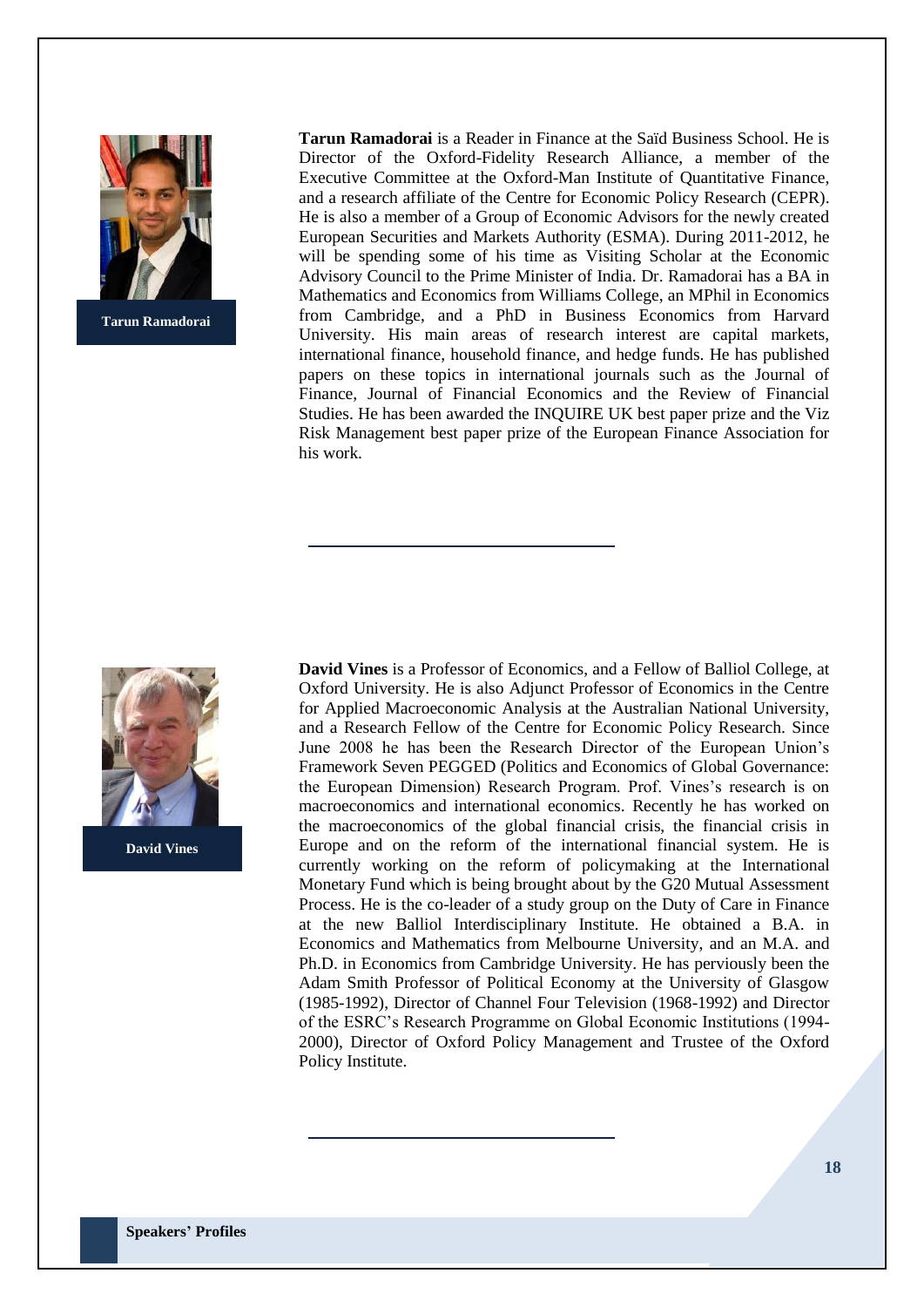**Guanghua Wan** is Principal Economist, Asian Development Bank. Previously, he was Senior Research Fellow, Project Director, and Program Director of the World Institute for Development Economics Research, United Nations University. He is honorary Professor of more than 10 leading universities in China including Fudan University and Zhejiang University. Dr. Wan worked as consultant for UNDP, ActionAid, Winrock Foundation and a number of Chinese government Ministries. Having authored a large number of professional articles and books, including two published by the Oxford University Press, Professor Wan is an internationally recognized development economist and a leading scholar of the Chinese economy. His books and research papers have won prizes in China and abroad. He has been invited to and has spoken in some 30 countries. Dr. Wan is a pioneer in developing and applying regression-based decomposition frameworks for poverty and inequality analyses.



**Guanghua Wan**

**Roberto Zagha** is currently the World Bank Country Director for India. Prior to this assignment, he was a Senior Advisor in the World Bank Vice Presidency in charge of economic policies and poverty reduction strategies. His most recent work was as Secretary of the Commission on Growth and Development which has recently published The Growth Report. His previous work consisted of a review of the growth experience of the 1990s--a two-year program whose results are summarized in three reports which review growth experiences, explore the current thinking on growth and the role of policies in growth strategies. Previous positions in the Bank include Director for South Asia for the Bank department in charge of economic policies and poverty reduction in South Asia, Lead Economist for India, and several assignments in Central and East Africa, India, Sri Lanka, Argentina and Bolivia. He also was part of the core team for the World Development Report of 1991. Prior to joining the Bank, Roberto Zagha taught at the University of Sao Paulo, Brazil, and worked as senior economist in the Economic Research Institute associated with that university in areas related to taxation and fiscal policies.



**Roberto Zagha**